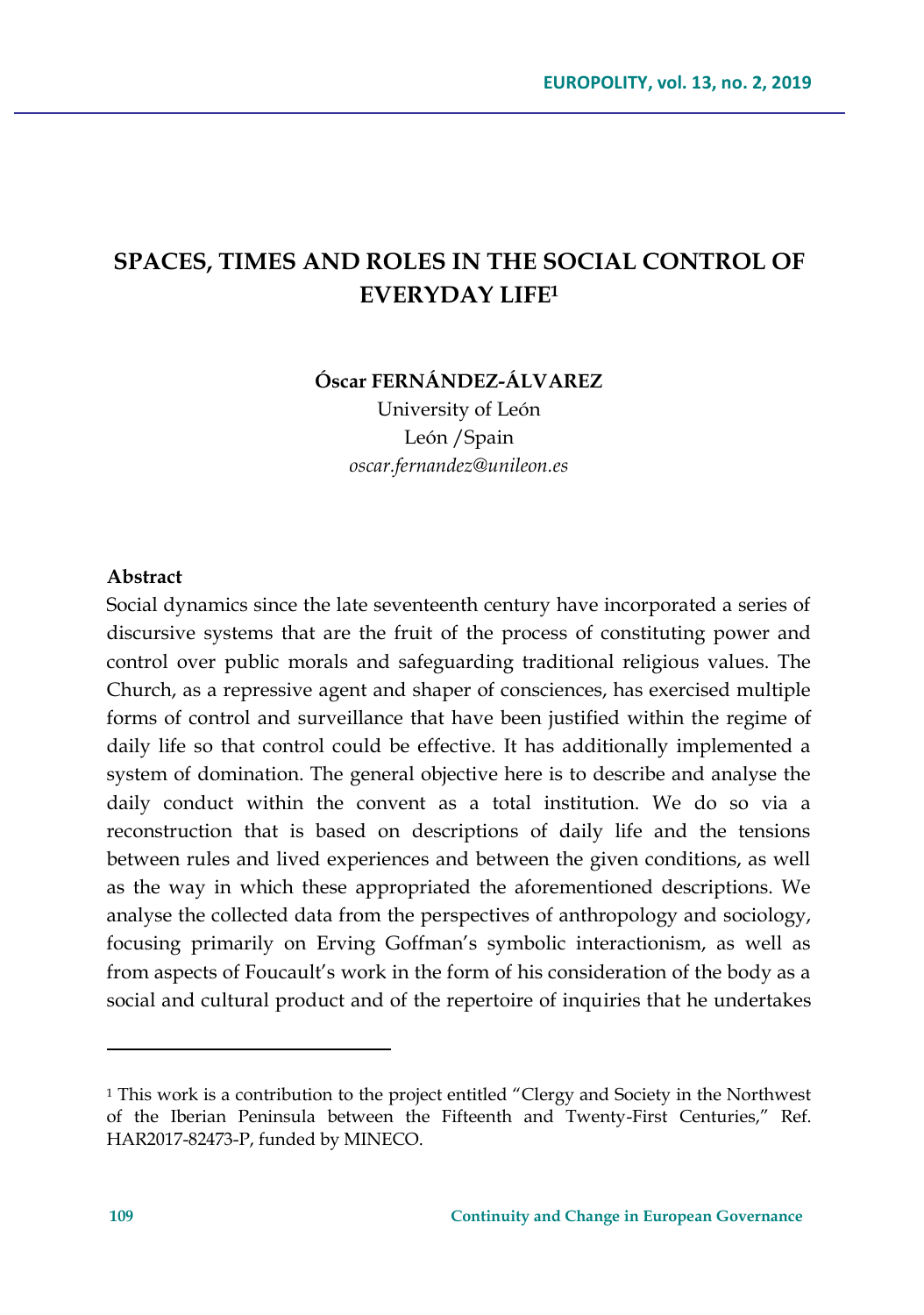on social practices of regulation and domination of bodies that have led to a significant imbalance in perceptions of control over our bodies and our sexuality. Our findings show that obedience is a basic requirement in the construction of and domination over the other, since it is inscribed in a discourse of power.

### **Keywords**

Anthropology; institution; social control; symbolic interaction

## **1. INTRODUCTION: THE FOUNDATION OF ORDER AND CONTROL, AND THE BASES FOR STUDYING THEM. (THEORETICAL AND METHODOLOGICAL APPROACH)**

Systems of control and surveillance take on multiple forms and varieties, and they are always justified within the order that underpins everyday life. They exist within different institutions that allow actions to be controlled and encourage, in addition to control of social life itself, the important need for a system of domination to be implemented.

The interest in and need to implement a social order in accordance with the needs of a given institution, situation or time make monitoring and control a daily practice.

The focus of this article is the practice of social control within total institutions that centre on religious practice and life, namely convents. Social dynamics since the early modern period—specifically, since the late seventeenth century—have incorporated a series of discursive systems that are the fruit of the process of constituting power and control to conserve public morals and safeguard traditional Christian values. Accordingly, a series of regulations—such rules in Spain's colonial era have, incidentally, been studied a great deal (Toquica 2001; Aranguren 2007)—was implemented but did not become successfully consolidated since, between the formulation of the rules and everyday practice, a wide gap existed.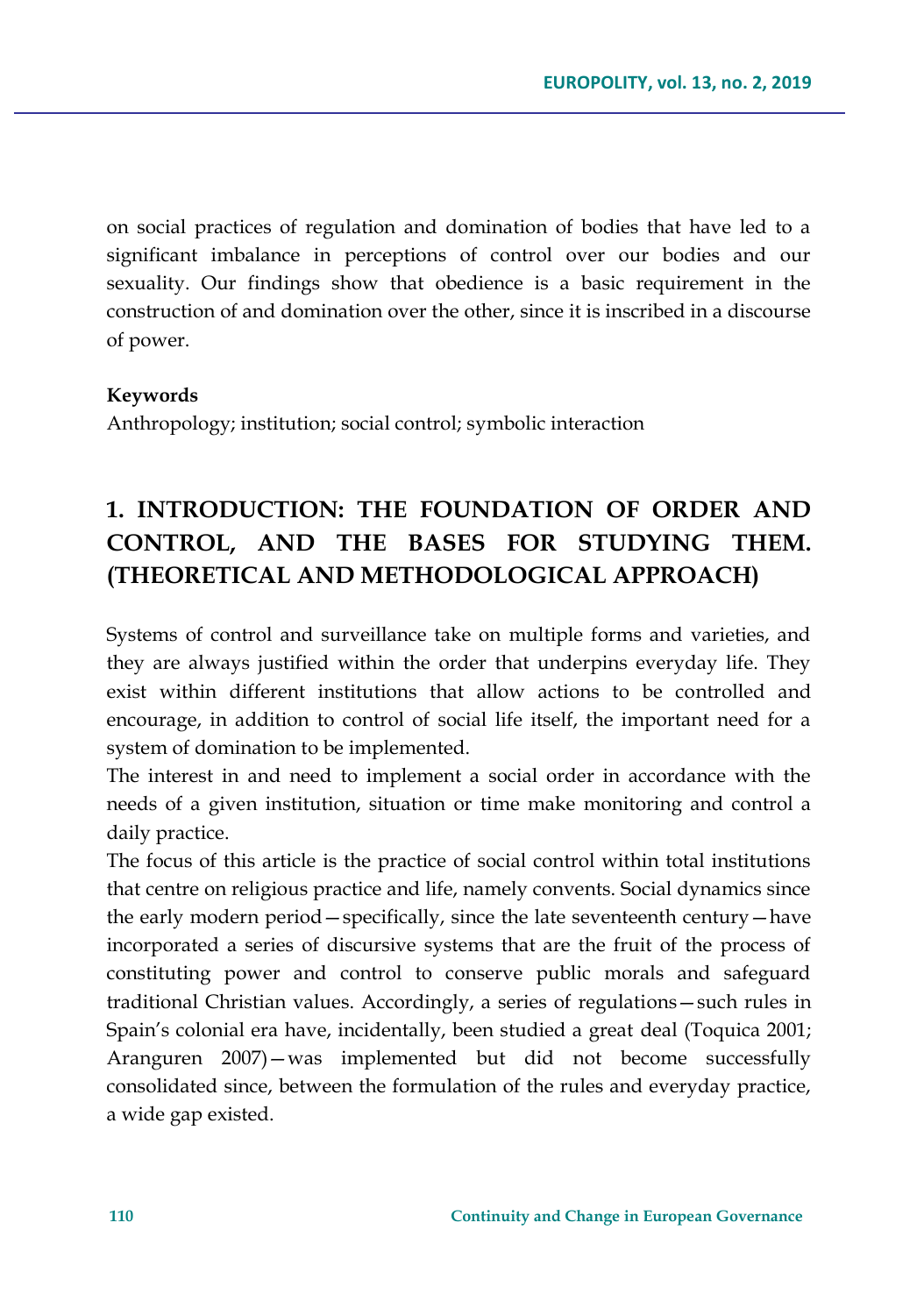As Colmenares (1990) states, there was nothing more characteristic than nighttime rounds that sought to penetrate the privacy of hallways and alcoves to prevent social and moral disorder. The sources that we have consulted and the necessarily brief nature of a scholarly work have led this study to focus on convents of nuns. Accordingly, our general objective here is to describe and analyse the daily conduct within this institution. We do so via a reconstruction that is based on descriptions of daily life and the tensions between rules and lived experiences and between the given conditions, as well as the way in which these appropriated the aforementioned descriptions.

In terms of sources, we worked with biographies of religious figures, especially nuns. These were of the "confessional dialogue" kind that was quite abundant, and they focus on, for example, the nuns in Clarist convents, mainly in the early modern era. This is a type of document whose content was written up and—at times, it would seem—fabricated for pedagogical purposes within the convent. As we know, these documents served as "confessors' manuals."

These autobiographical narratives, as a space of expressiveness and female selfanalysis, had a particular impact, because, as Ferrus (2008) indicates, these spaces of confinement became the privileged space for female writing. Therefore, while marriage confined women to their tasks of wives and mothers and distanced them from the learned world, convents offered women the possibility of writing about themselves and giving themselves meaning as women. Accordingly, writing by women and convent writing became synonymous during the early modern era. Therefore, these institutions, considered genuine "republics of women," would allow them to be able to undertake a great number of tasks that they were kept away from in the world outside the convent walls (Martín 2000), including intellectual and writing roles. The most frequently practised genres within the cloisters were letters, narratives of nuns' lives and short poems. Life stories, biographies and chronicles were the genres in which the nuns spoke the most about themselves and their way of thinking, as well as about their bodies. These were the texts that confessors demanded most frequently and that were most frequently produced within convent tradition. In addition, while men spoke of "the" mystical experience,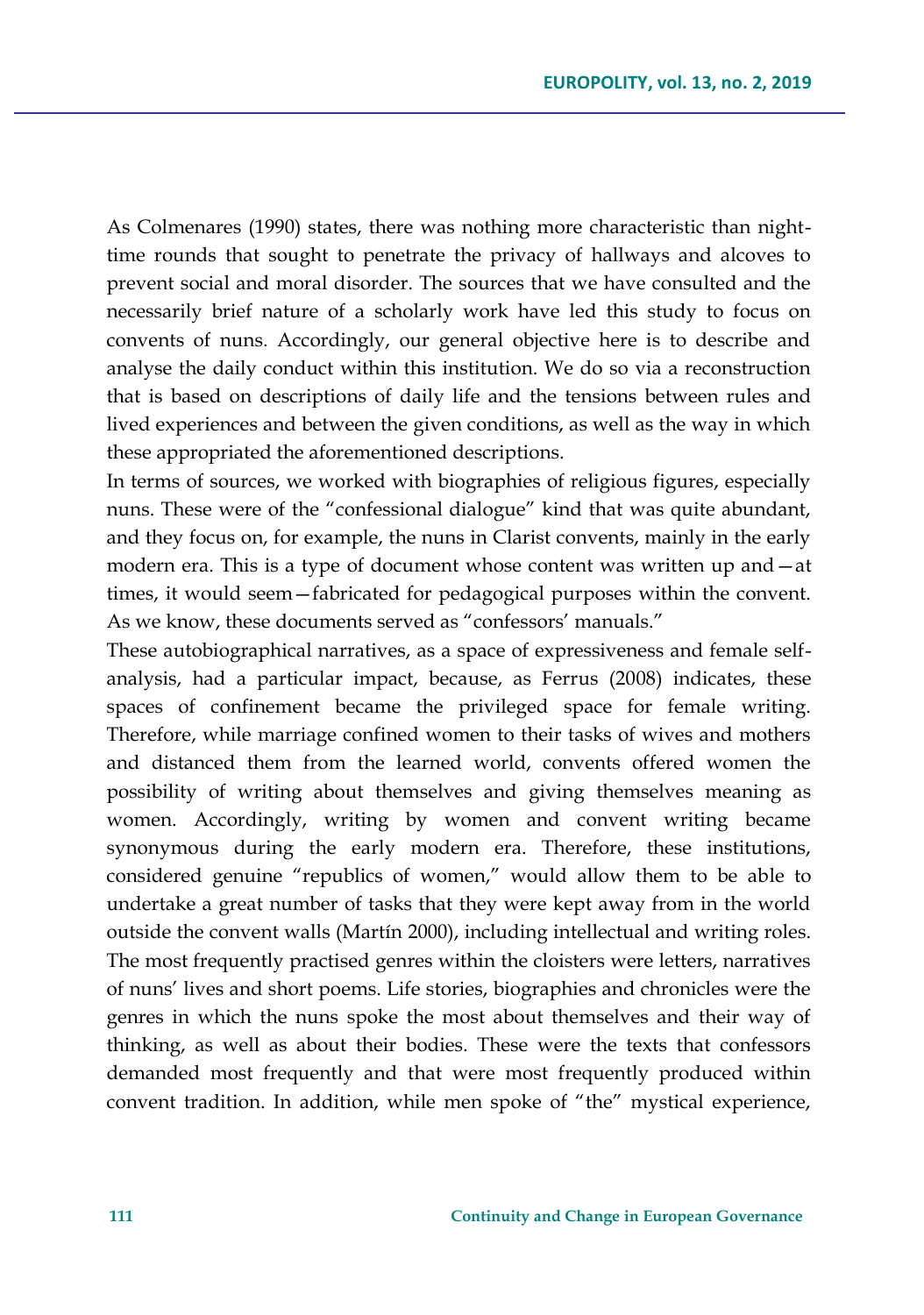women spoke of "their" mystical experience, a stance that, moreover, made them privileged interlocutors of the divine.

To analyse the data collected, we have adopted the perspective of the Chicago School's anthropological and sociological tradition. We will focus primarily on the symbolic interactionism of Erving Goffman (1998, 2005, 2006). Mauro Wolf (1979, 21) describes Goffman's paradigm as an attempt to describe in detail the rules that control interactions in everyday life. He calls this the "Goffmanian attempt," indicating that it is a unique phenomenon in sociology. This School has focused primarily on what have been termed "total institutions" such as that which we consider here, hence our considering this approach to be a suitable element for this analysis.

Goffman's sociology, which is also sometimes called "microsociology" and often comprises highly detailed descriptions of things that might seem obvious, has faced two specific accusations: first, that is pays excessive attention to aspects that could be considered as irrelevant to the interactions, with there being a consequent lack of interest in the reality of the structures that form the basis of society; second, that it has a lack of historicity, derived from its phenomenological description of social situations. The crux of what makes its analysis relevant is still the structure of the interaction as the fundamental unit of social life. But without a doubt, its best contributions refer to the ways in which the experience of everyday life is organized. Using this paradigm, we will analyse aspects of the way in which social control and spiritual life unfolded inside the convent, especially for women.

Another point of analytical support comes from Foucault (1985, 1999), in the form of his consideration of the body as a social and cultural product and of the repertoire of inquiries that he undertakes on social practices of regulation and domination of bodies that have led to a significant imbalance in perceptions of control over our bodies and our sexuality. In addition, Foucault makes a critical contribution—one that is of great interest to and makes a major contribution to our analysis—to the development of discourse on social institutions.

The aspects that we will discuss in this work relate specifically to the interpretation and understanding of the feminine subject herself as well as of religious and social systems that govern the convent life of women and are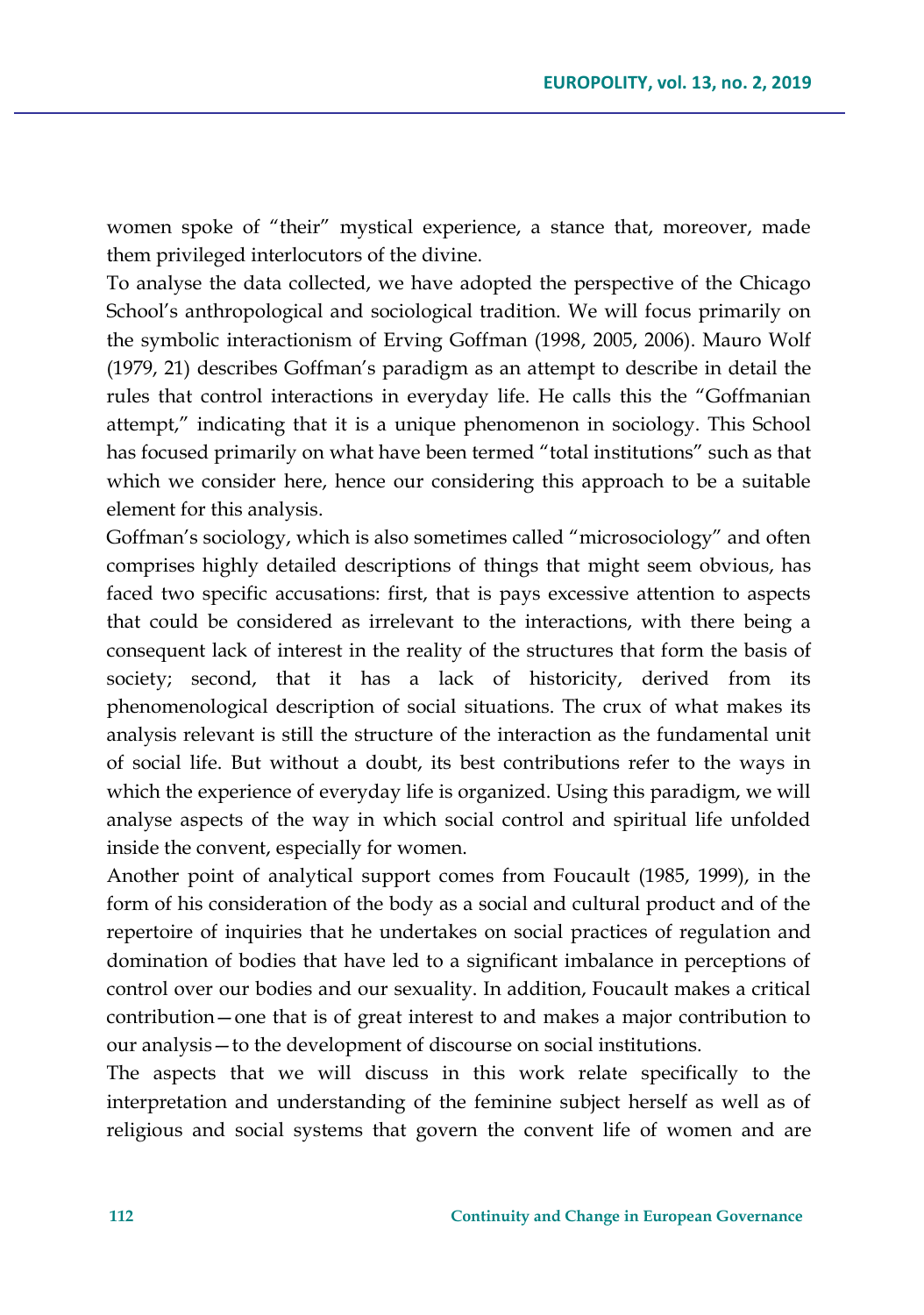supported by the vows of obedience, poverty and chastity. Likewise, we will observe monastic life according to the analytical criteria for total institutions, as well as to the spatial and temporal aspects of monastic life and other nun-related elements.

## **2. DAILY LIFE IN THE INSTITUTION**

Based on the perspective described in the previous section, we will focus on the practice of female religious life within the cloisters as an institution and how it refers to the ways in which nuns appropriated the conditions in which they lived, to their experiences and to the ways in which they interpreted norms (Lüdtke 1995).

Our starting point is structured according to three aspects: first, and as the central issue, the multifunctionality inscribed within the post-Tridentine ecclesiastical current, observed from a historical perspective (Caro Baroja 1995); second, the cloisters as a space conducive to creativity, education, writing and the development of female intelligence and mysticism (Robledo 1994) and, therefore, as a space of freedom in a patriarchal world; and, finally, as a centralizing element for "truth" by means of a rigid framework of norms expressed in the way of perfection, mystical marriage, even in access to saintliness.

There is nothing better for achieving these ends than establishments as "total institutions" (Goffman 1998), understood as a single place of residence and work, where people live in physical and social isolation from what we might consider normal society or the rest of society. Convents are clearly separated from the rest of civil society by walls that defend against any social or disruptive interference in religious life. But far from living in an isolated manner, here people are part of their own society. The people kept in here share, in their confinement, a formally administered routine with a series of regulations and rules governing all of their lives' ambits, hours and activities. This is the context in which they devote themselves to their religious practices, which are nonetheless inferior to the desire to serve God. This makes institutions of this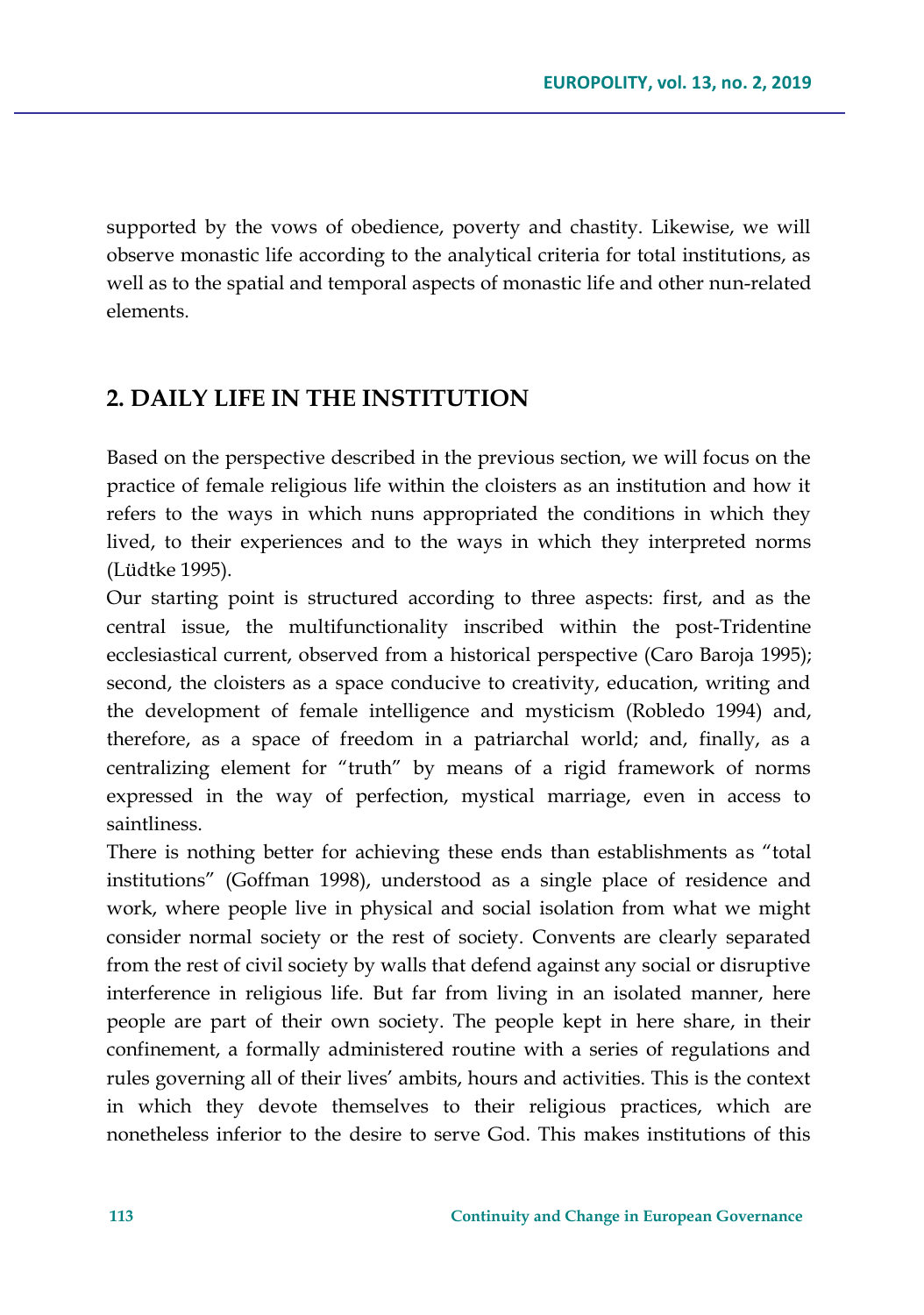type extremely persuasive realities that are likewise effective in achieving their aims and decisive when it comes to setting their activities, with an organization of the given time as well as of the work to be done, the new "family" life, which facilitates, as well as the process of disculturation that comes with being subject to instructions of this type.

# **3. THE CONDITIONS OF THE FORM OF EVERYDAY LIFE: THE INSTITUTIONALIZATION OF CONTROL (DISCUSSION AND RESULTS)**

The way of perfection within an institution such as the convent is structured around the divine office, which marks the organization of time and is guided by religious vows. As Lavrin (1993) states, poverty offers all the world's goods, chastity offers the pleasures of the body, and obedience offers freedom, which is the most noble and precious thing that man has. We will now examine this in detail.

The vow of poverty is the foundation of evangelical perfection and the main characteristic of Franciscan charism (Iriarte 199). However, the way of life of Clarist monasteries, like that in many Hispanic American monasteries described by Campo (1977), Benassy-Berling (1983), Muriel (1992) and Soeiro (1985), did not coincide with poverty's original intention. The initial will had changed due to the entry into the convent of property owned by the nuns, in addition to bequests and rents. The descriptions also show us possessions and donations from parents, etc. Therefore, poverty must be considered at an individual or private level rather than at a community one. As Toquica (2001) indicates in the case of the Santa Clara convent in Bogotá, the annual monetary revenues bequeathed by parents could be used by the whole community or left in the hands of the Prelate, and the community's money covered the nuns' clothing, medicines and sustenance. For daily expenses, the rules allowed them to have money and spend it on small daily items, and also on "personal treats, beautiful habits and interesting furniture"; all these things were condemned by the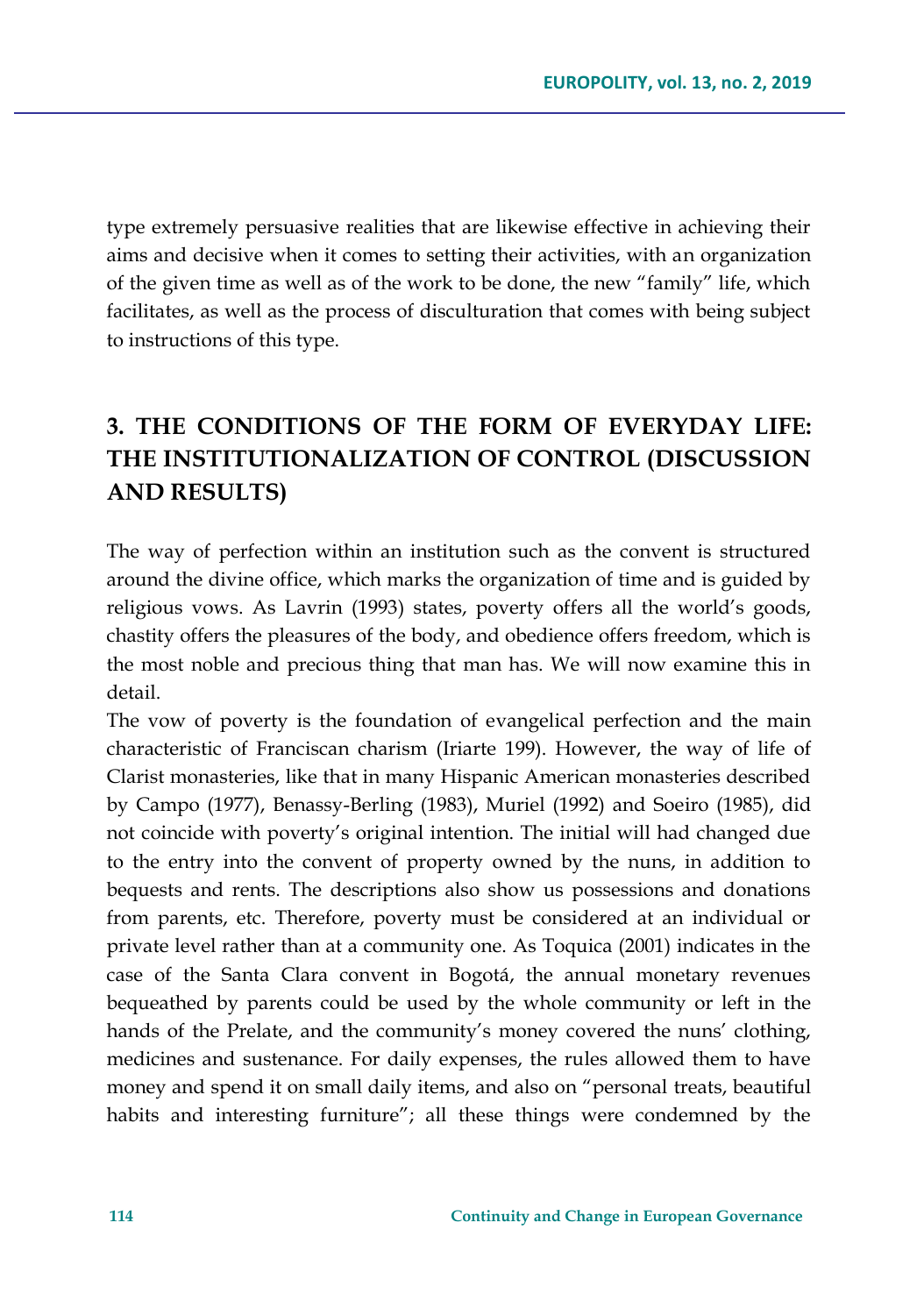confessor and punished with excommunication and consequent deprivation of ecclesiastical burial.

With regard to the vow of chastity, Rubial (1995) states that this vow was an offer of the pleasures of the body. The idea that nuns should act as dead in life makes them renounce sexual pleasures. This was helped along by fasting and flagellation as instruments for resisting the temptation of the body. The descriptions warn that virginity had to be eternal and not tarnished or tempted by action or thought. So, for example, the confession diaries used by Toquica (2001) recommend that, if one does not want this treasure to wither or be stolen, all the senses must be closed, preserving modesty, honesty, moderation and sobriety in everything seen, heard, said, eaten, drunk and played.

An important element that can be pointed out with the help of Foucault (1985) is that the Church imposed a crackdown on sex. Foucault locates this mainly in the seventeenth century. From this moment on, mentioning sex became increasingly difficult and costly, as if to master it, it would be necessary, first of all, to reduce it in language, to control free circulation of it in discourse, expel it from what was said and extinguish words that are too forceful in making it present." Apparently, these prohibitions refer to the fear of mentioning it. They prevent its presence by avoiding any reference to it by name. Subsequently, modern modesty ensured it would not be mentioned thanks to the set of prohibitions that individuals issued to each other: "mutisms that impose silence by making people keep quiet" (Foucault 1999).

Aranguren (2007) points out that in the framework of such monitoring and of an ecclesial need for authority over sexuality and life in general, control over female life was a fundamental point in achieving its purposes. This control would respond to a European tradition that puts women in a place where constraints and ways of regulating their bodies are indispensable for the prevention of sins. Whether through education, the family, husbands, the home or the convent, women would be the object of constant vigilance by the Church.

But despite sex being a topic that was to be avoided and that was constantly censored, it was a recurring, ever-present theme. And sex-related aspects are the most frequently mentioned ones in the descriptions, which produces the assumption that sex is one of the most troubling issues for the Church.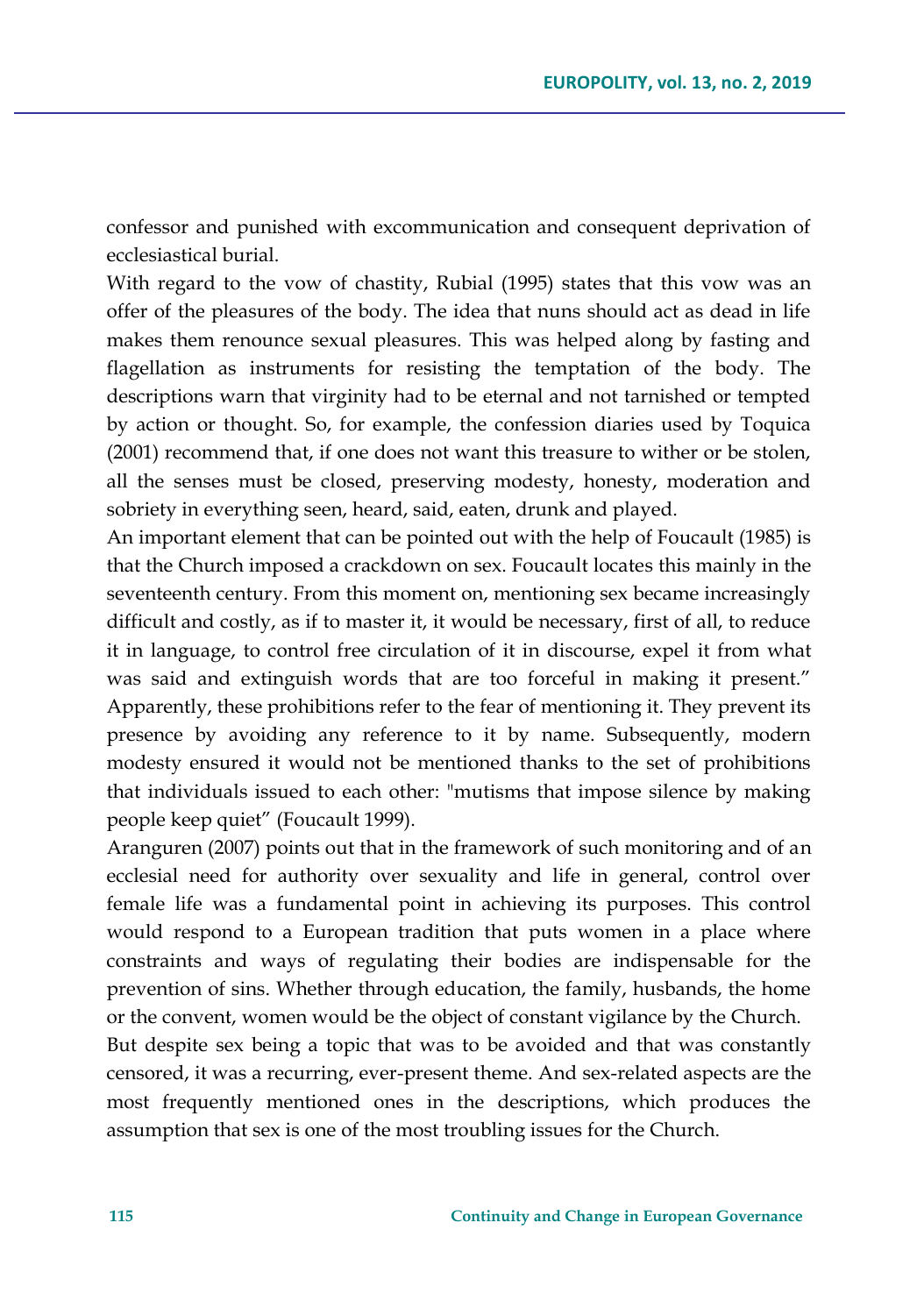Thus, regarding the regulation of the vow of chastity and sex-related matters within the convent, it is possible to unravel two elements. On the one hand, there is control of the senses to preserve the purity of body, mind and soul. Moreover, the body is not only cloistered, but also mortified. Nuns sought the pain of self-torture, but also of the disease complained of. Pain as "sacredness of punishment" or "savage sacredness" (Le Breton 1999) that seizes the person away from himself and makes him confront his limits, a capricious and arbitrary form that loves with unprecedented cruelty, became the most powerful language of the bodily technology that lives construct. Thus, there was revealed a horror of one's own body: "Each finger of the hands tormented me fiercely, the clothes that I wore, the air and the light that I gazed at... all day and all night brought a trembling and a dread that you could not put into words" (Aranguren 2007). Furthermore, after the suffering there is enjoyment, and manipulation of suffering becomes a way of overcoming the body's confines.

Then there is the essential theme of the mystical marriage with Christ. The descriptions indicate that any opening to the outside or flight with the mundane may be harmful to chastity. An example is looks from outsiders, "as the nuns' imaginations would be fed with dark phantoms and unchaste images. And in reciting the Divine Office, in prayer and in other community exercises, they shall live with their souls, which must be like clean crystal that the Divine Husband can be seen in, thrashing around in regret before the images of what they saw." According to Foucault (1988), things are very different with respect to censorship: "There is a real explosion of discourse around and on the subject of sex," but with a very rigorous cleansing of the authorized and used vocabulary. So much so that it is possible that a whole rhetoric of allusion and metaphor was codified, which manifests itself in new rules of decency that filter words, cleanse statements and also control enumerations. When and where, in which situations, between which interlocutors and in which kinds of social relations it was permissible to talk about sex were therefore defined. Through this, regions of absolute silence, or also, at least, of great tact and discretion, such as relations between parents and children, between educators and students, or between masters and servants were established (Foucault 1985). This was more so when it came to the religious education of a cloistered nun, which was imparted via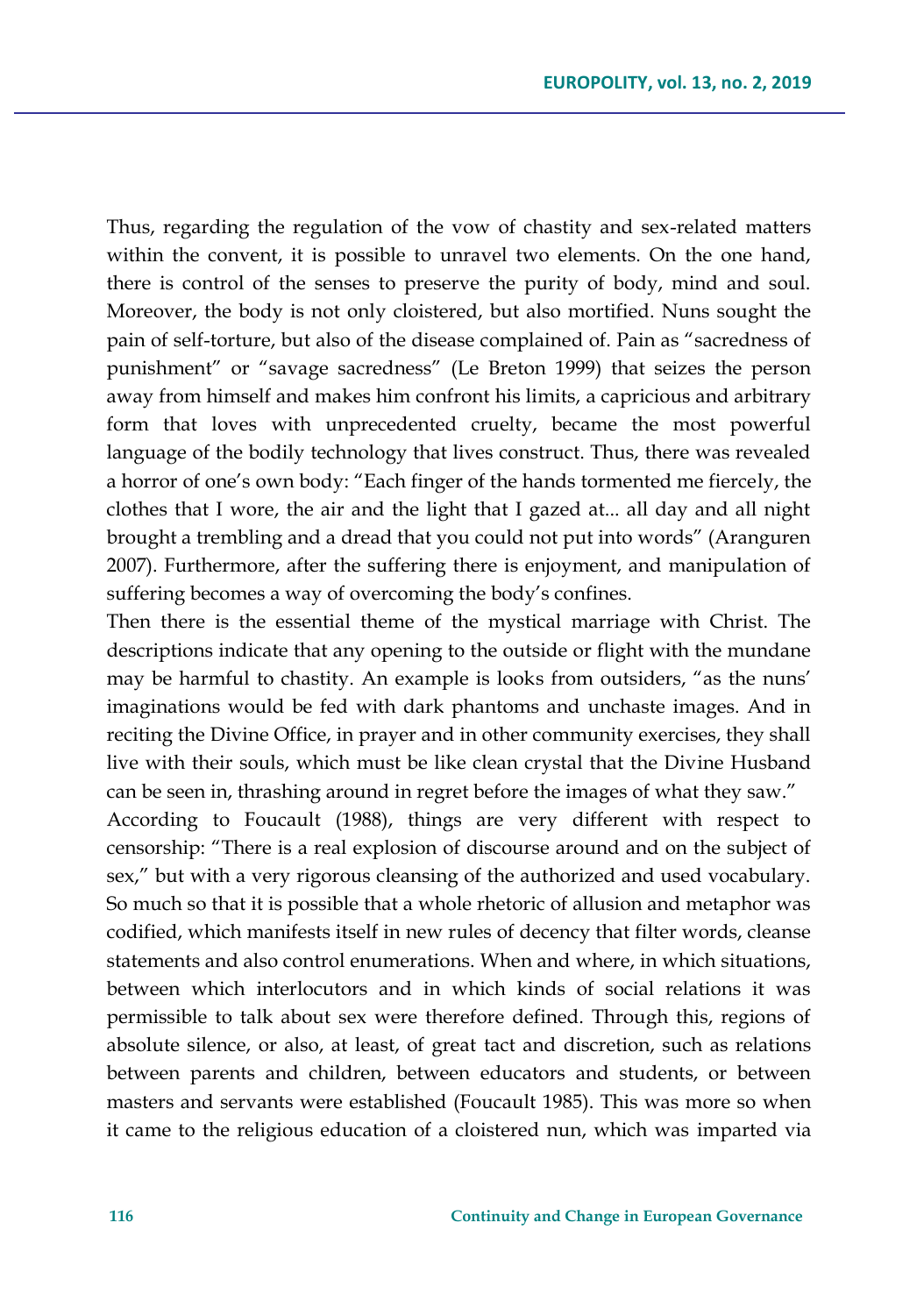ecclesiastical power. In the discourse the phenomenon is almost the reverse: there is an endless proliferation of sex as a theme. According to Foucault, this discursive fermentation accelerated during the eighteenth century, mainly in the field of the exercise of power itself: institutional incitement to talk about sex in detail. This is demonstrated, as Toquica (2001) points out, by the evolution of the Catholic pastoral and the sacrament of penance after the Council of Trent. Little by little, the nakedness of the questions asked in the medieval manuals and in most of those from the seventeenth century was concealed. Going into details was avoided. Discretion is recommended with increasing emphasis. But the extension of confession and confession of the flesh continued to grow under the impetus of the Counter-Reformation. The descriptions go to extremes regarding the care that should be taken over the sexual provocation incited by men's dark arts, and they also warn that other arts such as painting, poetry, literature, images of saints and even theological texts could undermine chastity.

It seems that, under these warnings, nuns would not have been able to learn anything other than that related to the divine office. This clearly would have hindered the construction of knowledge and cultivation of arts and letters, as happened within many female cloisters.

Touching directly associated with sexual sensitivity and linked to carnal pleasure was also strictly regulated. Warnings from confessors offer a glimpse of the way in which some nuns greeted men in the locutory, putting in the mouth of the Holy Spirit a patristic belief that considered woman to be impure by nature: a man who touches a woman cannot fail to be tainted. And this was much more so for virgins, because, even if the touch came from a hand alone, this was enough to alter the senses and make them acquiesce in delight, because what happens to the two sexes when they touch is the same as what happens to straw placed in a flame.

Foucault's approach is corroborated by Lavrin (1993) when he says that during the seventeenth century the ecclesiastical interest in controlling sexual impulses increased. In confessionals of the time, more questions were asked about specifics, and both research into and descriptions of all the possibilities of sinning sensually were increasingly precise. But it was necessary to do more than control contact between the two sexes. There was also a need to take care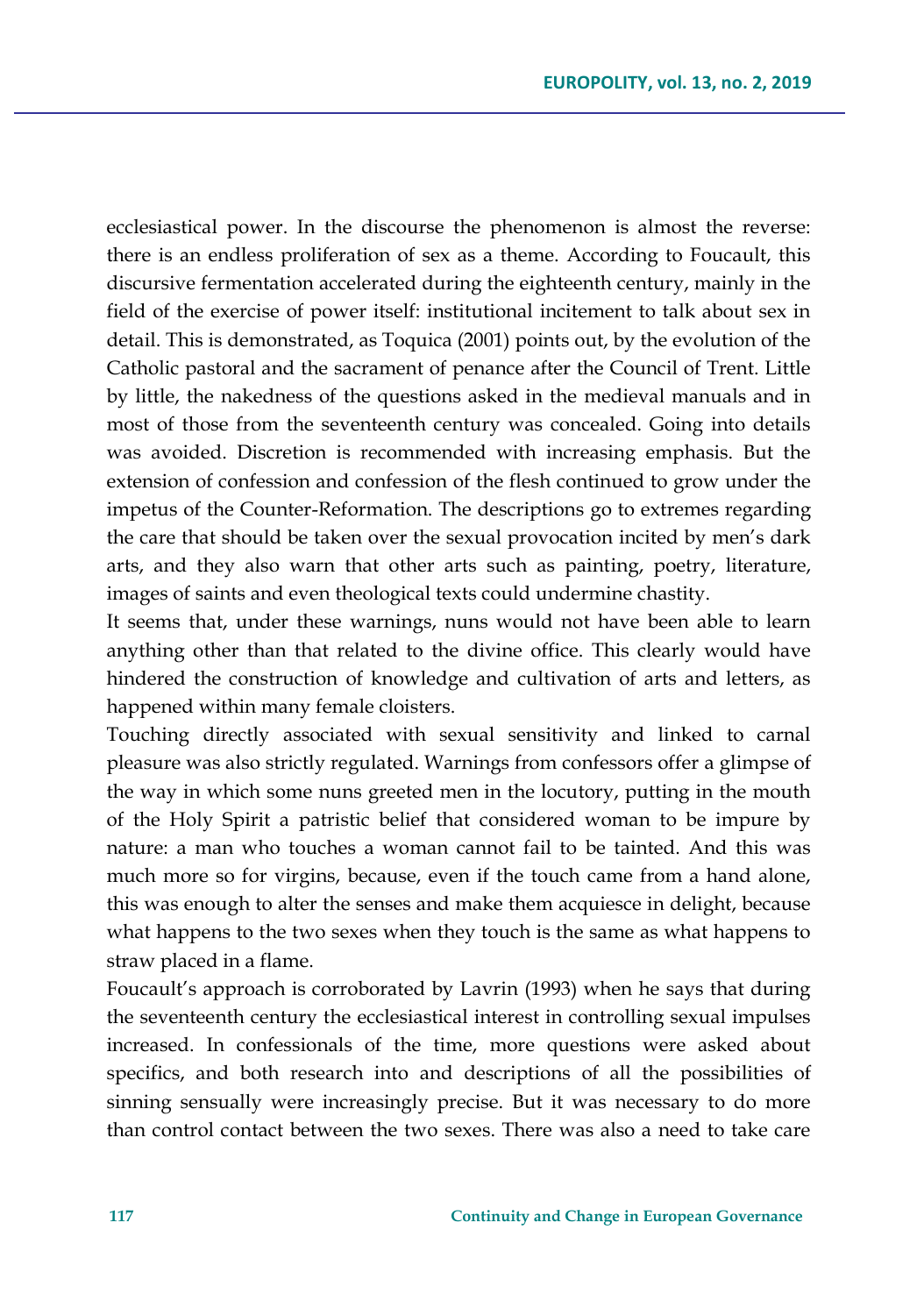over contacts between sisters themselves. This is why confessor dialogues and descriptions contain warnings about special friendships among the nuns, tender friendships that often caused embarrassment to the community and careless friendships that would discredit the entire community and sacrifice all the bonds of the Divine Spouse. It was therefore proposed that they live in evangelical friendship, loving one another voluntarily, but fleeing the unique friendship.

Furthermore, as Loreto (1995) points out, the idea was to prevent everyday touching of bodies, as stipulated by the rules. Nuns and the abbess were obligated to sleep in bedrooms where the beds were "different and separated from one another" and two individuals sleeping "in the same bed" was banned. The nuns could not sleep accompanied by "one another, or not wearing their habits, or separately." Personal sensitivity was visually and physically limited through the use of special clothing, and control of the nuns' affections came to extend to maids and the laity. Even control over what was said and heard was so important that records of it—mainly what was discussed in the locutory were kept, and the abbess was then told about what had been overheard.

All this control of the senses, as Toquica (2001) says, had a final objective for the sisters, namely marriage to Christ, for which the vow of chastity was a basic requirement. The female body was regarded as the property of the husband. The metaphor of the mystic wedding vows that inspired a clearly feminine form of religiosity dates back to the thirteenth century, and in the seventeenth century it was interpreted as a physical reality with patriarchal connotations: Christ was a jealous husband and wives were to remain faithful to him. Breaking this promise, which among lay people is called adultery, is called sacrilege among nuns (Rubial, 1995: 356). The personal relationship of the sister with her husband was a key element of religious discourse that the biographers used to reinforce the patriarchal model in gender relations. In this context, in the descriptions and dialogues, Jesus Christ was shown as a jealous husband and the sisters as wives foolish and unfaithful virgins. All this has a correlation with the possibilities for sensual sin, which were increasingly precise.

In short, the topic of chastity, as Aranguren (2007) says, is part of a broad conception of the body which extends to a notion of suffering that is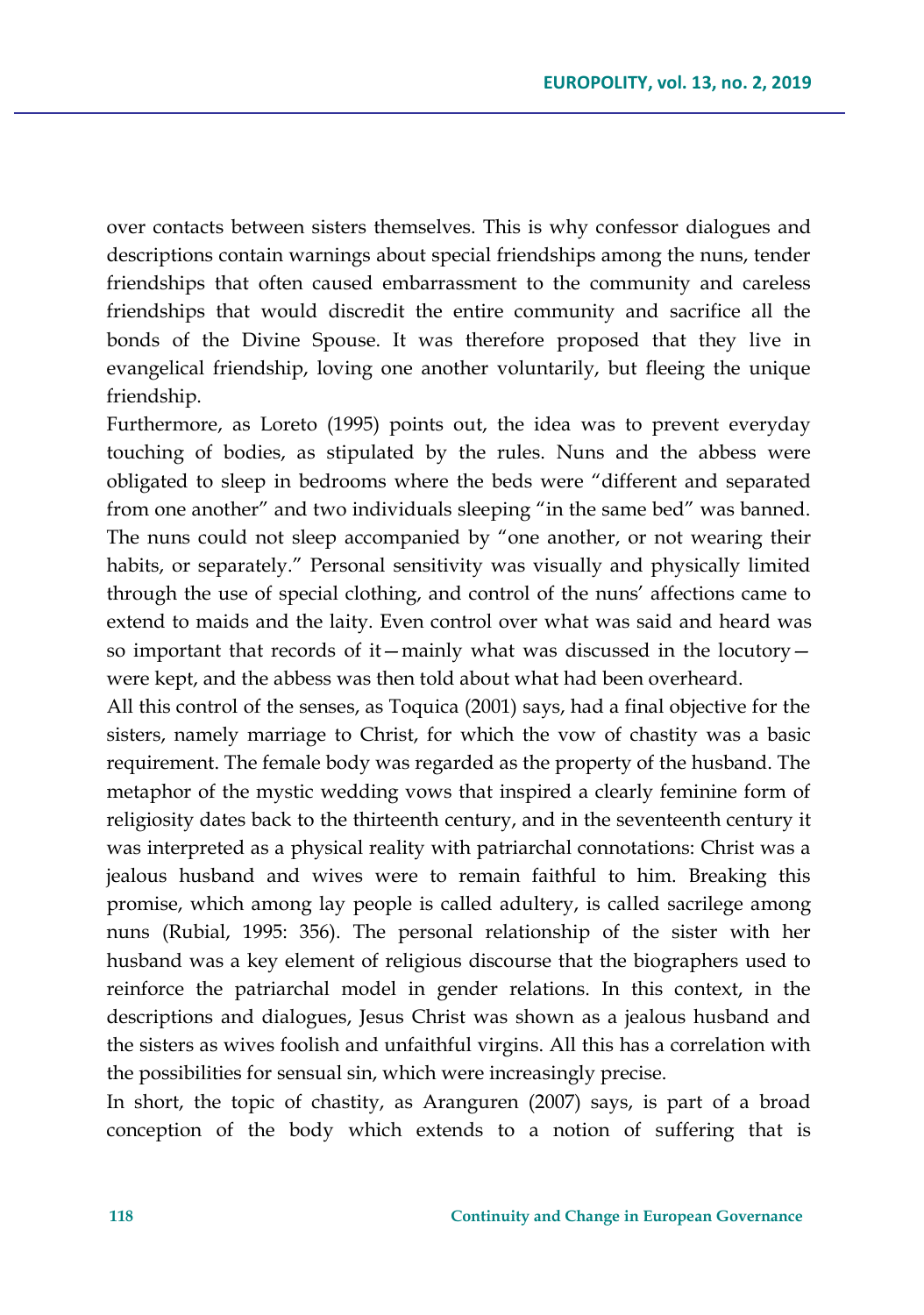understandable along with the notion of enjoyment. Mystical experiences, therefore, would be approachable from these notions, in order to establish what they say about subjective practices and an exemplifying an ordering discourse that surrounds and frames women in this context. Thus, suffering would be an essential point in the process of incorporation of social standards and a marker of the possibility of dialogue with God. Along this path, the body has a privileged place, since it will always be inscribed, stamped and mortified by the marks of such regulations.

Finally, the vow of obedience, as Toquica (2001) states, offers freedom as the most noble and precious element of the human being. Failure to comply with this vow that was fundamental for ecclesiastical control meant eternal damnation and sacrilege. In this whole process of assignment of freedom, a professed nun was subjected to two authorities: the abbess and the confessor. There was a certain rivalry between them, but, in the end, the confessor as spiritual director was the figure who really guided the nuns, decided whether or not the sisters were progressing in their spiritual life and measured the orthodoxy of their faith, since this was the figure who could denounce them to the authorities. Abbesses had to use penalties to oblige nuns to go to pray in unison and to eat as a community, and they could ban profane diversions. They had to ensure that at the grilles and receptions "time was not wasted all the while on useless and sometimes malicious conversation." In addition, according to the same description, they had to maintain a desirable and necessary silence. In the descriptions and dialogues, there is an adaptation of the rules to the specific circumstances of the local community. We observe, by means of what was prohibited, some of the everyday habits of the Clarisses that the Church sought to correct. The end rhetorically draws the stormy imaginary landscape of the consequences of disobedience and sin, built from the misogynist discourse of ecclesiastical power, but it also reveals some of the behaviour traits of some nuns (Lavrin 1993).

Life in the convent transcends a number of key issues regarding social and spiritual control and the economic and social order, with a necessary cloistering not only of the body but also of the soul. Community life, marked by the rule of the hierarchy and the convent roles, reproduces the social division that existed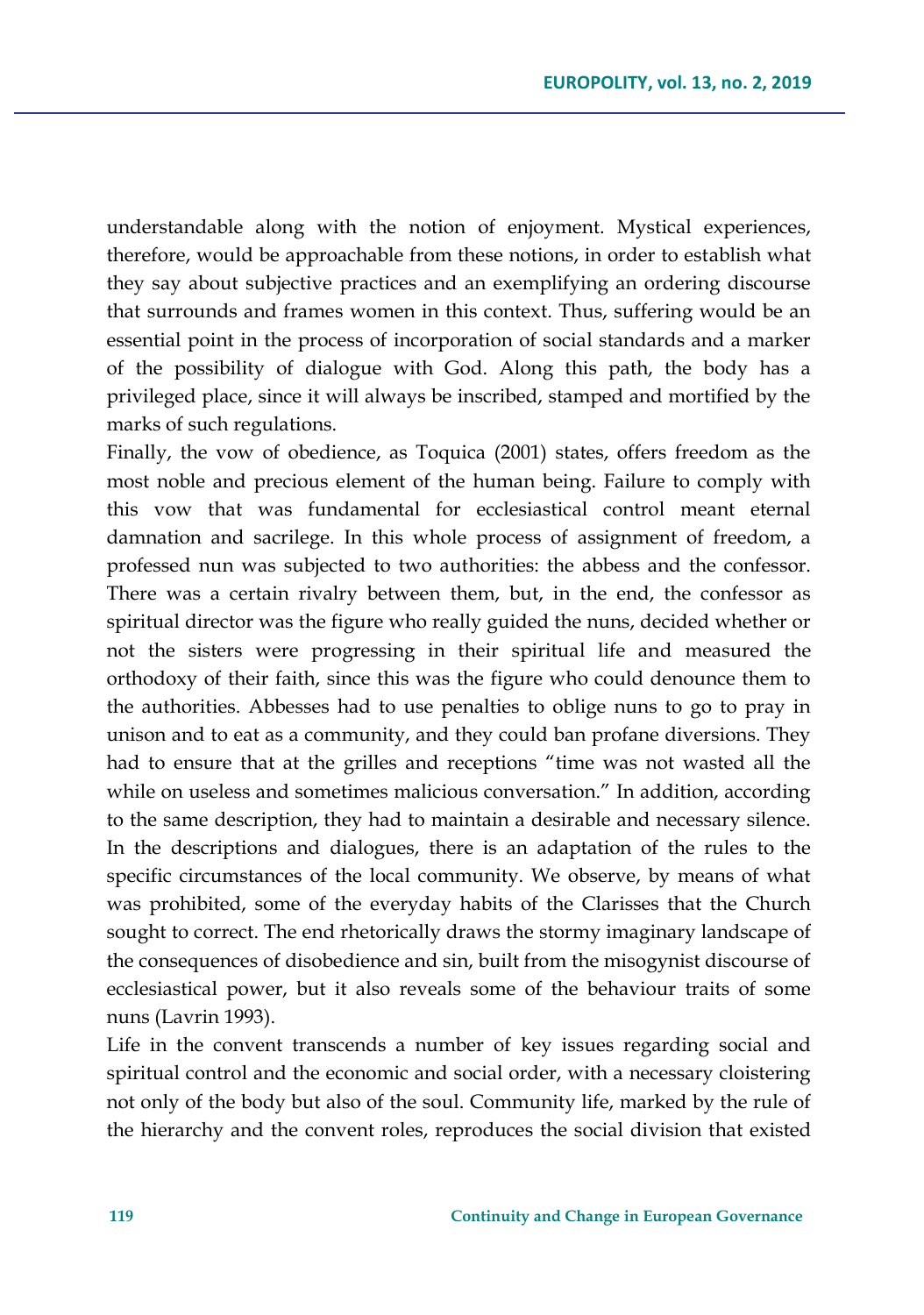on the outside. The hierarchies set tasks, and through the vows the whole community was given commitments and obligations. In addition, reinforcement through convent education impelled women, from the earliest stage, to be humble and obedient, guarded at all times by watchers, listeners or portresses, who were responsible for symbolic control over the enclosed space.

In short, life in the convent community is marked by a whole series of differentiated and compartmentalized spaces according to: the activity being performed within these; the times, characterized by the day-to-day management of time according to canonical hours, and the commitment not to waste it, because time is the only thing that cannot be recovered if it is lost; and other elements that make it possible to categorize the convent as total institutions (Goffman, 2001; 2007), where ignoring the rules, even in one's thoughts, involves not only penance but voluntary mortification. All of this was brought together by a guiding thread: prayer, which articulates practices, repels suffering and supports community life in the convent.

### **3. CONCLUSIONS**

In this study, we have focused on social control and regular life in the convent through the profession of vows of obedience, poverty and chastity. We have shown that obedience is a basic requirement in constructing others. Poverty was always understood within a scope that was more individual than communal. Chastity received the most attention, perhaps owing to the sexual disorder of the ecclesiastical hierarchy and its being the target of criticism from Lutherans (Caro Baroja 1995). All this configures the possibility of spiritual purity to enter into marriage with Christ. In addition, it gave the Church economic power through the inheritances or bequests it received.

Moreover, cloistering became an element for removing the possibility of women exerting influence over social and political issues. For nuns, their mystical experience would serve as a space for expression and public action within political, economic and social history. Paradoxically, it could be said that the nature of internal detachment particular to mysticism, and the loss of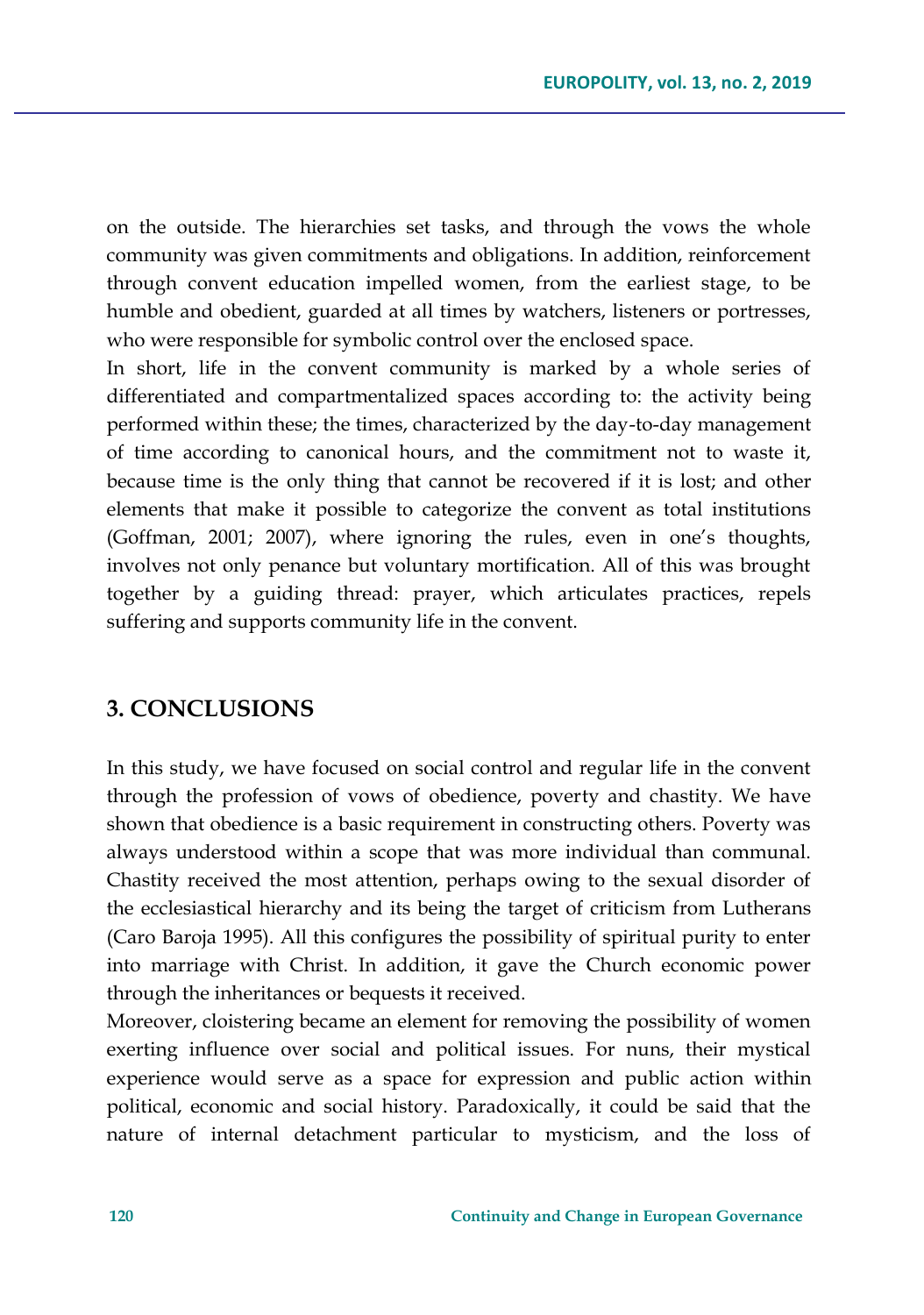boundaries between subject and object, favoured women. Representing themselves in the image and likeness of the suffering Christ offering his body as a sacrifice would apparently open the space in which women began to constitute traits of their search for autonomy. However, it is possible to also suggest that this self-awareness, which would open up an internal detachment (offer of the body), would chain feminine joy more than ever to the masculine order.

Ferrus (2005) said that convent life is linked to confession and works based on secrecy. Writing from obedience entails inscribing oneself in a discourse of power and demonstrating hidden aspects. But this gesture becomes ambivalent, because from here it is possible to unleash a strategy that puts before the eyes of the authority a discursive gesture that otherwise would be understood as subversive. Women manage to protagonize access to a space for self-expression that would otherwise be completely denied to them.

Likewise, the constitution of "feminine intimacy" is rightly framed by the presence, more active than ever, of God. The pleasure of the feminine would be inscribed with this in regulated privacy, in personal and modern experience of self-control of the passions. If this process of subjectivation ends up favouring the inscribing of subjects in an even more captivating social order, it is because it does not operate in a negative way only. As Foucault (1992) said, if power was nothing more than repressive, if it did nothing other than say no, do we really think that it would be obeyed? What gives power its hold and makes it accepted is simply that it does not bear down only as a force that says no but is actually cross cutting, producing things, inducing pleasure, creating knowledge and producing discourses.

### **REFERENCES**

 Aranguren, Juan Pablo. 2006. "Buscando goces ilícitos". En *Repensando a Policéfalo. Diálogos con la memoria histórica a través de documentos de archivo. Siglos XVI al XIX*. Eds. Marta Herrera, Camila Aschner y Taina Lizarazu. Bogotá: Editorial Pontificia Universidad Javeriana.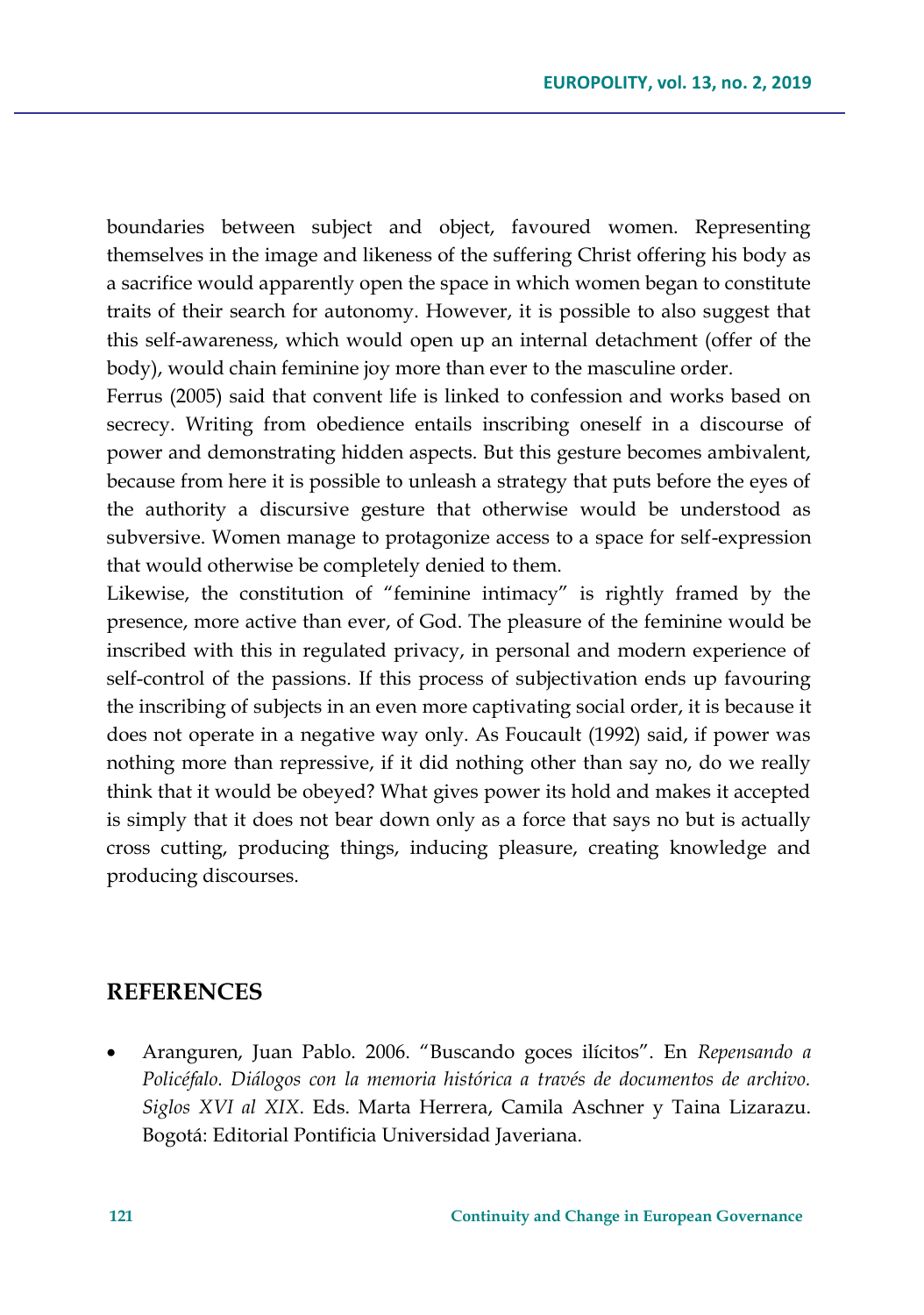- Aranguren Romero, Juan Pablo. 2007. "¿Cómo se inscribe el sufrimiento en el cuerpo? Cuerpo, mística y sufrimiento en la Nueva Granada a partir de las historias de vida de Jerónima Nava y Saavedra y Gertrudis de Santa Inés". *Fronteras de la Historia* 12: 17-52.
- Benassy-Berling, Marie-Cecile. 1983. *Humanismo y religión en Sor Juana Inés de la Cruz*. México: Universidad Nacional Autónoma de México.
- Campo Lacasa, Cristina. 1977. *Historia de la iglesia en Puerto Rico*. San Juan: Instituto de Cultura Puertorriqueño.
- Caro Baroja, Julio. 1995. *Las formas complejas de la vida religiosa, siglos XVI y XVII*. Barcelona: Galaxia Gutenberg-Círculo de Lectores.
- Colmenares, Germán. 1999. "La ley y el orden social: fundamento profano y fundamento divino". *Boletín Cultural y Bibliográfico* 22: 3-20.
- Ferrús Antón, Beatriz. 2005. "Heredar la Palabra: Vida, escritura y cuerpo en América Latina". *Trabajo de grado de doctorado*. Universidad de Valencia.
- Ferrús Antón, Beatriz. 2008. "Mayor Gloria de Dios es que lo sea una Mujer... Sor María de Jesús de Ágreda y Sor Francisca Josefa de la Concepción del Castillo (Sobre la Escritura Conventual en los Siglos XVI y XVII)". *Revista de Literatura* vol. LXX, 139 (enero-junio): 31-46.
- Foucault, M. 1999. *Las palabras y las cosas*. Madrid: Siglo XXI.
- Foucault, Michel. 1985. *Historia de la sexualidad. 1. La voluntad de saber*. México: Siglo XXI Editores.
- Foucault, Michel. 1992. *Microfísica del poder*. Madrid: La Piqueta.
- Goffman, Erving. 1979. *Relaciones en público. Microestudios de Orden Público*. Madrid: Alianza Universidad.
- Goffman, Erving. 1987. *La presentación de la persona en la vida cotidiana*. Buenos Aires: Amorrotu editores.
- Goffman, Erving. 1998. *Internados. Ensayos sobre la situación social de los enfermos mentales*. Buenos Aires: Amorrortu editores.
- Goffman, Erving. 2005. *Frame analisys. Los marcos de la experiencia*. Madrid: CIS- Siglo XXI.
- Goffman, Erving. 2006. Estigma. *La identidad deteriorada*. Buenos Aires: Amorrortu editores.